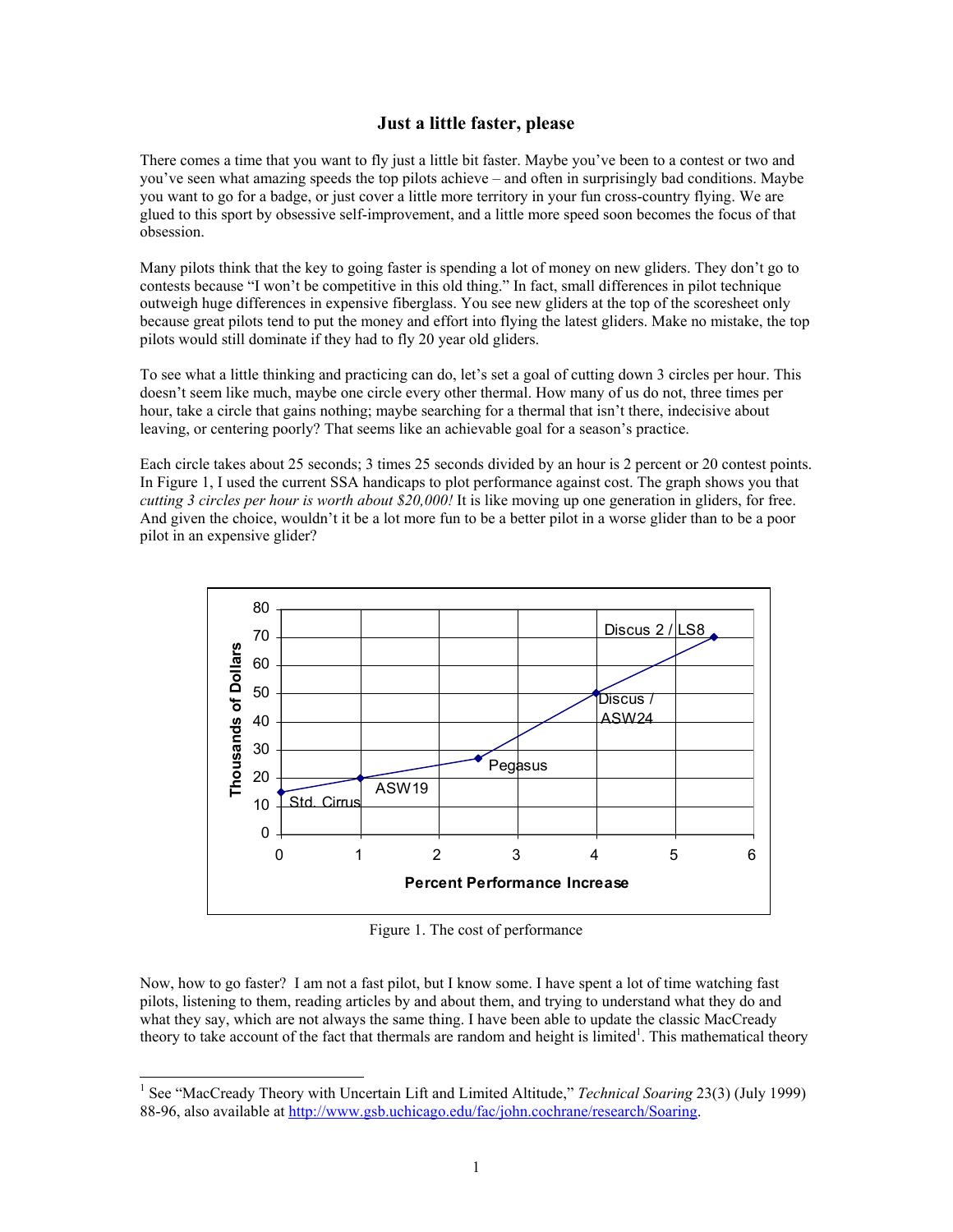seems to accord well with what fast pilots do. Techniques have changed since the classic writing by Moffat, Reichmann, and the Byars and Holbrook symposia, and I'll point out some of the innovations.

At any point in the flight, you should decide on a general level of confidence or aggressiveness. The quantitative measure of confidence answers the question "how much higher would I have to be in order to finish one minute sooner?" I call the answer to this question the *MacCready value*. A MacCready value of 4 means that you could finish one minute sooner if you were 400 feet higher. Our game is trading altitude for time. The MacCready value is the price of time in terms of altitude.

The MacCready value is the key to all speed-related in-flight decisions. Most easily, if the MacCready value is 4, you should take any thermal greater than 4 kts, and you should refuse or leave any thermal less than 4 kts. If it takes 400 feet to finish one minute sooner, trading one minute for 500 feet is obviously a good deal, and trading one minute for 300 feet is a bad deal. Conversely, I find this rule very helpful for deciding on a MacCready value. What is the minimum thermal I would stop for right now? The answer to that question is the MacCready value.

The MacCready value also determines the right cruising speed – it is the speed ring setting. If you *buy* altitude at 400 feet per minute, then you should *spend* altitude at 400 feet per minute as well. That doesn't mean to fly at the speed that generates a 400 feet per minute sink rate. That means that you should fly at the speed where gaining an *extra* minute of time would cost you an *extra* 400 feet. Almost 50 years ago, Paul MacCready figured out how to compute this speed, and the answer is programmed in to every flight computer and presented in every book on soaring. As you increase speed from 70 kts to 71 kts in a typical glider, each minute that you arrive sooner costs you about 200 extra feet. Thus, if you have decided that you should trade altitude for speed at 200 feet per minute, this decision tells you to cruise at 70 kts in still air.

That's all fine, *given* the MacCready value, but what is the right MacCready value? What *is* the relative price of altitude and time? How aggressive should you be? Now we leave the land of mathematical certainty. This is what that long experience in watching weather and learning what thermals lie ahead tells the experts. But we can work out the answers in some simple and stylized situations, and these parables are useful ways to organize our thinking about the right MacCready value for a real flight.

#### *MacCready.*

If you know the strength of the next thermal, and that you can get to it, then this is the MacCready value for the glide to that thermal. If you know that the next thermal will be 4 knots, then you set the speed ring for 4, and fly the appropriate speed to fly. If you should happen on a 6 knot thermal, you should take it, and you obviously should not stop for anything less than four knots.

#### *Reichmann.*

 Reichmann refined this theory. Thermals are often weaker at the top and bottom than in the middle. So which "thermal strength" do you use? Reichmann showed that you should use the weaker "initial" thermal strength as the MacCready value for the preceding glide. If you fly a bit faster, you will have to make up your altitude in that weaker lift, not in the booming lift near the top of the thermal.

Of course, you should always take any thermal greater than the current MacCready value, and Reichmann applied this idea to the last thermal: stay in the last thermal until it weakens so much that it equals the initial climb of the next thermal. Thus, Reichmann's rule: Initial climb in the next thermal  $=$  MacCready setting  $=$ final climb in the last thermal. Reichmann also started thinking about the fact that you have to get to the next thermal. It's worth lowering your MacCready setting even further if you will otherwise land out before you get to the next thermal!

Reichmann's ideas are very useful to understand how top pilots are flying. They fly a good deal slower than "classic" MacCready theory, based on the best part of the climb. Gaining range and recognizing that the initial climb is often in weak lift are two good reasons to turn down the MacCready setting substantially.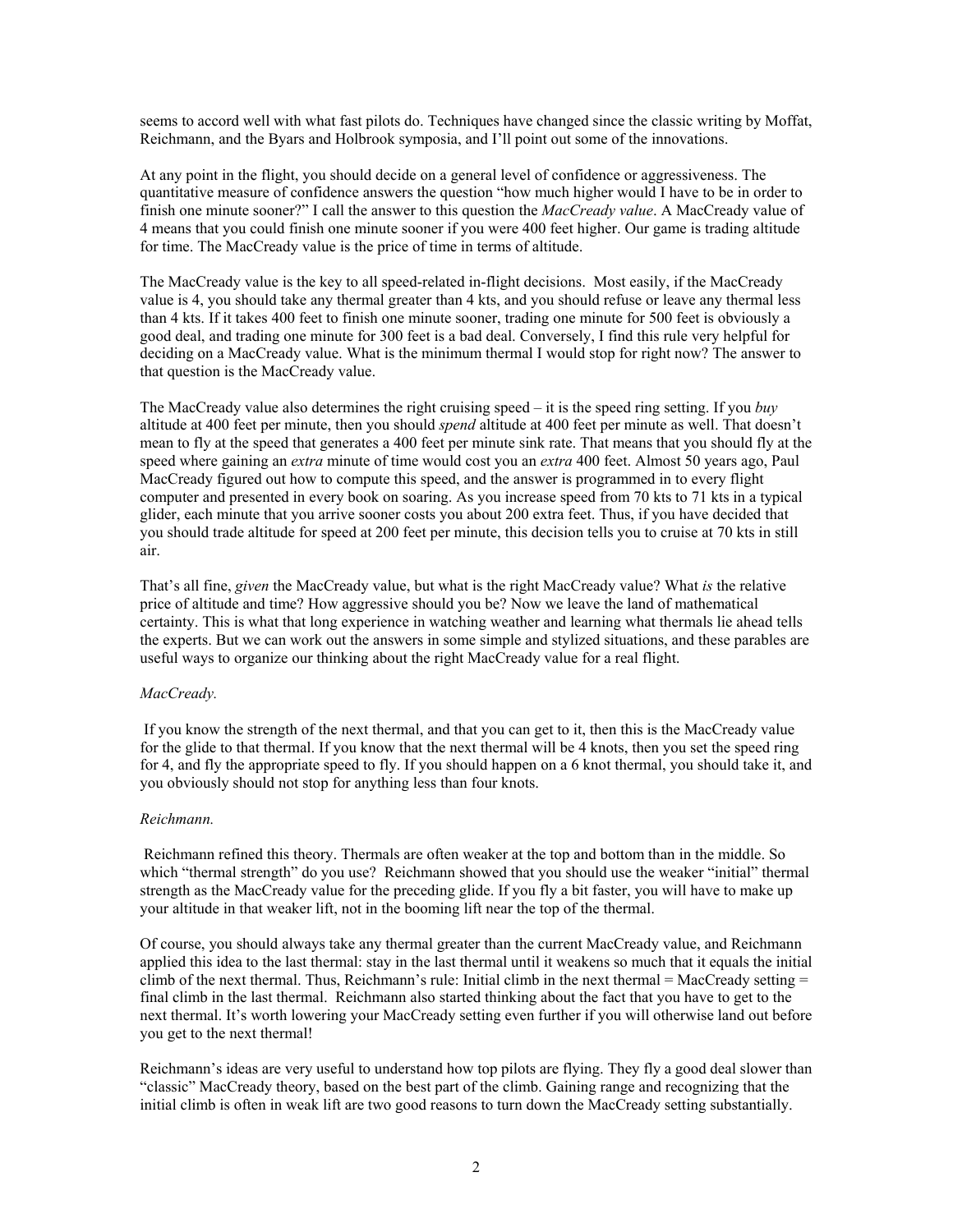#### *Classic final glides*

Classic final glides are another simple calculation of the right MacCready value. If you are about 30:1 away from the finish with no lift or sink ahead, in a typical standard/15 meter glider, a MacCready 4 setting will just exhaust your altitude. In this situation, a thermal that lifted you 400' higher would allow you to fly faster, and finish one minute earlier. If you find a stronger thermal, you should stop and then finish faster.

#### *Random lift and finite altitude.*

These calculations are enlightening, but obviously simplified. The most important problem is that you really don't know where the next thermal will be and how strong it will be. We want to know, given the *chances* of finding thermals of various strengths, what is the right MacCready value?

Figure 2 presents an answer to this question, for typical East Coast conditions in a Discus. I specified that thermals extend from 500 to 5000 feet. I specified the probability of finding thermals shown in Table 1. For example, reading the second column, you have a 20% chance in each mile of finding a 1 kt thermal, a 10% chance of finding a 2 kt thermal, and so on. There are a few 4 and 6 kt thermals, but they are rare so you'd better not go barreling around counting on them. Still, you want to adjust your strategy so that if you find one, you can take advantage of it.

| Thermal  | Miles |    |    |  |  |
|----------|-------|----|----|--|--|
| Strength |       | 5  | 10 |  |  |
|          | 20    | 90 | 99 |  |  |
| 2        | 10    | 61 | 84 |  |  |
|          | 5     | 30 | 52 |  |  |
| ี่ค      | 2     | 10 | 18 |  |  |

Table 1. Probability of finding a thermal at least this strong in the indicated number of miles



Figure 2. MacCready value vs. altitude, for a Discus facing the thermals of Table 1.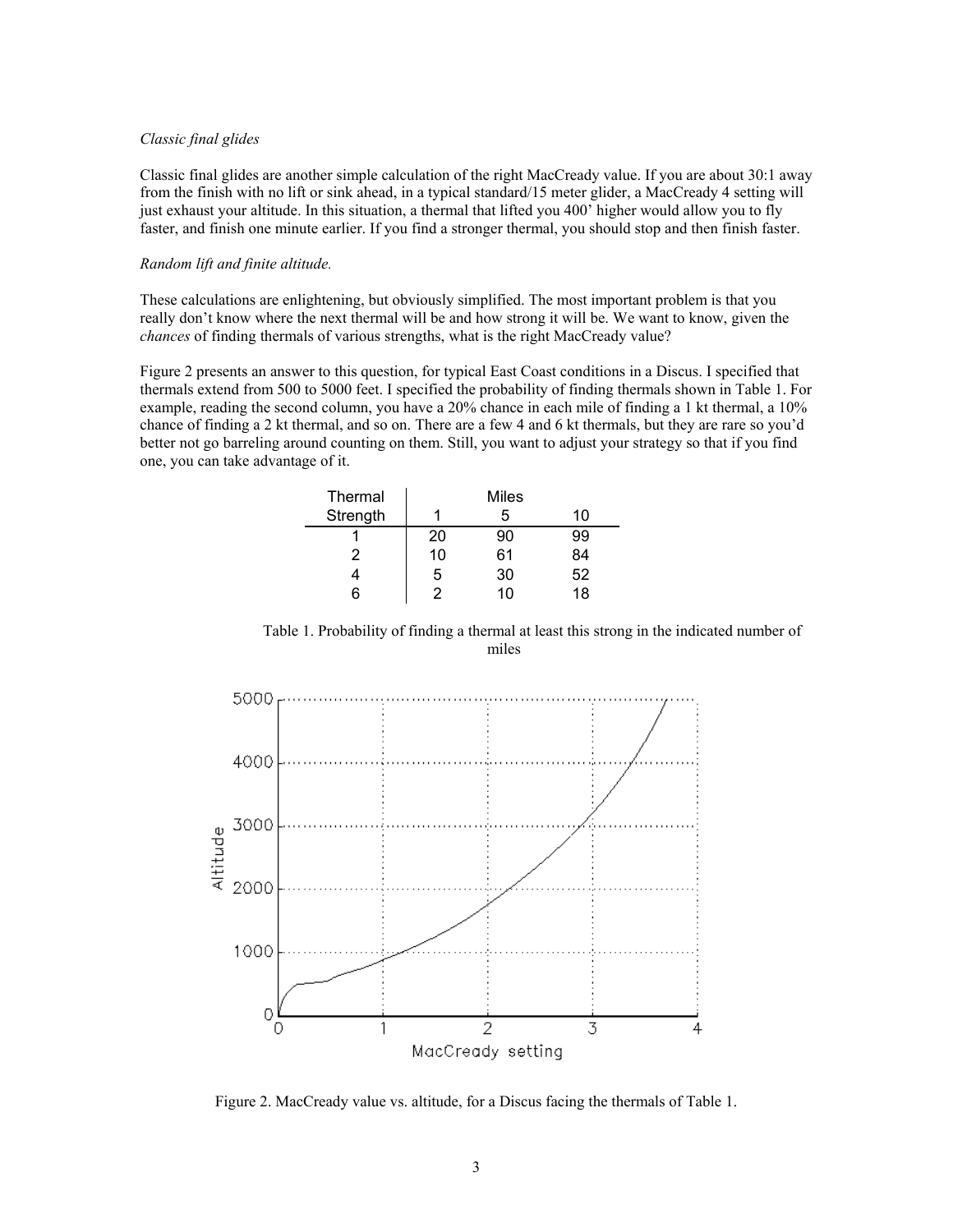You can read several rules from Figure 2.

1. *Steadily reduce the MacReady setting as you get lower -- fly more slowly and take weaker thermals.*

The MacCready value rises from less than 1 at 1000 feet to nearly 4 at 5000 feet. The reason is simple: *range*. If you stop for nothing less than 4 knots at 1000 feet, you are soon going to be an outstanding pilot – out standing in Farmer Brown's field.

We knew this of course. Even the earliest explanations of MacCready theory added advice such as "take anything if you're below 2000 feet." Clearly, if you're going to take anything below 2000 feet, and you're not stop for anything less than 6 knots at 8000 feet, you should smoothly interpolate these two ideas in between –you shouldn't set the MacCready to 6 as you pass 2001 feet.

## 2. Vice versa, you should *leave weak thermals to go find better lift as you get higher.*

Many books warn of the danger that after a low save, it's important to recharge your psychology and not work your saving two-knot thermal all the way to cloudbase. Once you're past 2000 feet on this nice day, you should move on and try to find something better.

Combined with the tendency of some thermals to work in bubbles and have multiple cores, and perhaps with the tendency of the pilot to blunder out of lift, following Figure 2 can lead to a stairstep climb. You might get low, and find a 3 knot thermal. You take it. Around 3000 feet, though, you should start getting impatient. Following the advice of Figure 2, you leave and find something better. You might find that thermal right next door in a better core (this happens to me more often than I'd like to admit), or you might glide a bit and then find a 4 knot thermal further on. Of course you might not, but the heart of the calculation is that at 3000 feet you are more likely to find something better than you are likely to have to accept something worse. And when you do find that something better, you'll have the altitude to use it. Cloudbase is in one sense the *worst* place you can be. If you run in to an 8 knot thermal at cloudbase, you can't take it anywhere!

### *3. MacCready settings are substantially lower than best climb in best thermal of the day.*

In my calculation, the best thermals of the day are 6 knots. Yet the MacCready setting never goes over 4, and will be more like 3 through the typical range of the flight. Again, the calculation confirms what we hear from pilots all over the world: reduced MacCready settings let you fly faster, since you cover more range.

The basic principle behind the calculations in Figure 2 is this:

#### *4. The MacCready value now should be the same as you expect it to be farther ahead.*

If you know you are going to be desperate up ahead, you should start conserving altitude now. Suppose that you are at 3000 feet. Looking ahead 5 miles, you think there is half a chance you will find a 4 kt thermal. However, there is half a chance that you will not find a thermal, wind up at 2000 feet and be willing to take a 2 kt thermal. *Your MacCready value now should be 3 kts*. This is a good principle to use in thinking about what MacCready value to set. I used this principle to ask the computer to work back from the finish to find the right MacCready values for any combination of altitude and distance to go.

Figure 3 shows more intuitively how you get range without being too slow. The bottom pilot is straight from the 60s. He knows there are 5 knot thermals out there, so he sets his MacCready at 5. He goes fast, and will win the day if he does find 5 knot thermals. But he is quite likely to run in to the ground before he finds those good thermals, or, more often, wind up low and waste a lot of time scratching up again. The top pilot sets his MacCready at 2. By flying slower, he glides further, and so raises his chance of finding a good thermal. But if he does find that good thermal, he is slow.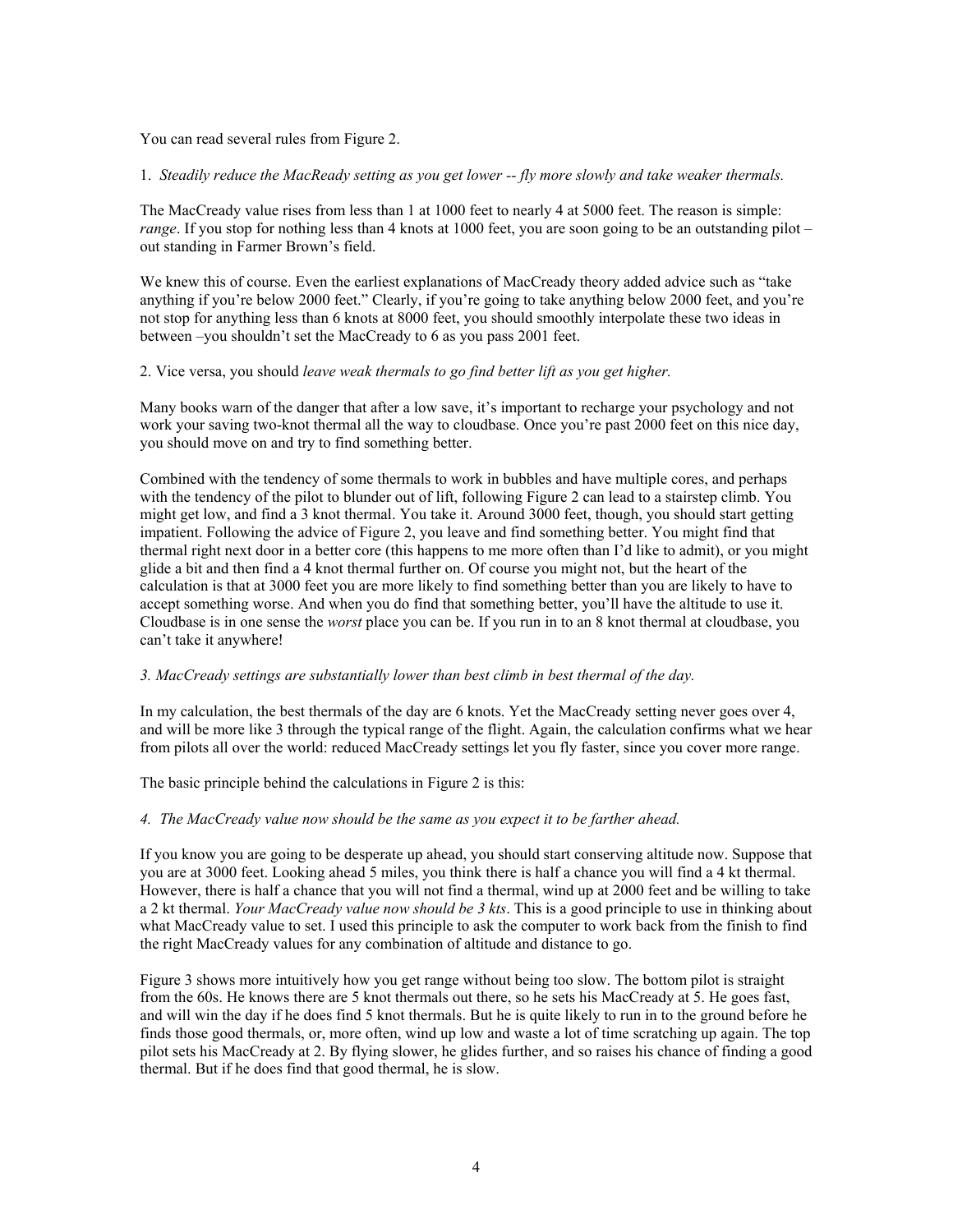The middle pilot finds the happy medium between these two paths. When high, he flies fast. Starting at 6,000 feet and following his plan, he is quite likely to find a 6 knot thermal, and if not 6 he will very likely find 4. Thus, he sets his MacCready at 5, like the fast pilot. But as he gets lower, he is less likely to find that really good thermal with the altitude available, and is increasingly likely to have to take something weaker. Thus, he steadily reduces his MacCready setting as he gets lower, flying slower and taking short climbs in weak thermals. If the middle pilot does find good thermals, he gets most of the speed of the fast pilot. If he does not find good thermals, he gets most of the range of the slow pilot.



Figure 3. Speed and Range

The location of the curve in Figure 2 is not fixed in stone, but moves around according to the weather, the glider, and the pilot. Any calculation depends on its inputs, and as you vary the inputs to this calculation, it gives different answers.

Obviously, the curve shifts to the left in weak weather and to the right in strong weather. Less obviously,

- The shape of the curve depends on how good thermals are lower down. If thermals are weaker lower down, you become more conservative sooner, and accept weaker lift to stay in the good band. Thermals tend to be weaker down low in wind, in mountains, at the end of the day, and when there is a wind shift with altitude.
- The curve depends on how high thermals go and how far apart they are. As thermals become further spaced, you have to use a lower setting.
- The same pilot flying the same weather in a lower performance glider must fly more conservatively. The same calculation for a Schweitzer 1-26 gives a MacCready setting of only 3 at the top rather than 4. There is art to flying a 1-26: you must take weaker thermals to stay aloft. Classic MacCready calculations, which assume that everyone will be able to get to the same thermals, understate the advantages of higher performing gliders.
- A less skilled pilot should fly more conservatively, shifting the curve to the left. If you are less skilled than the top pilot is, *you* will increase *your* points by following a more conservative strategy than he follows. Top pilots will find a thermal that you and I will miss. We need to give ourselves a little more room as a result.

Experienced pilots will often invite newcomers to "follow me and see how it's done." This is generous and well-intentioned advice, especially when you think of the lengths they go to in order to keep their competitors from following them! A less experienced pilot should thank them generously and ignore the advice. (That is, unless they are explicitly going to stop and wait and show you around. Then, by all means take this rare and exceptionally useful lesson!) The fast pilot will start at the absolute last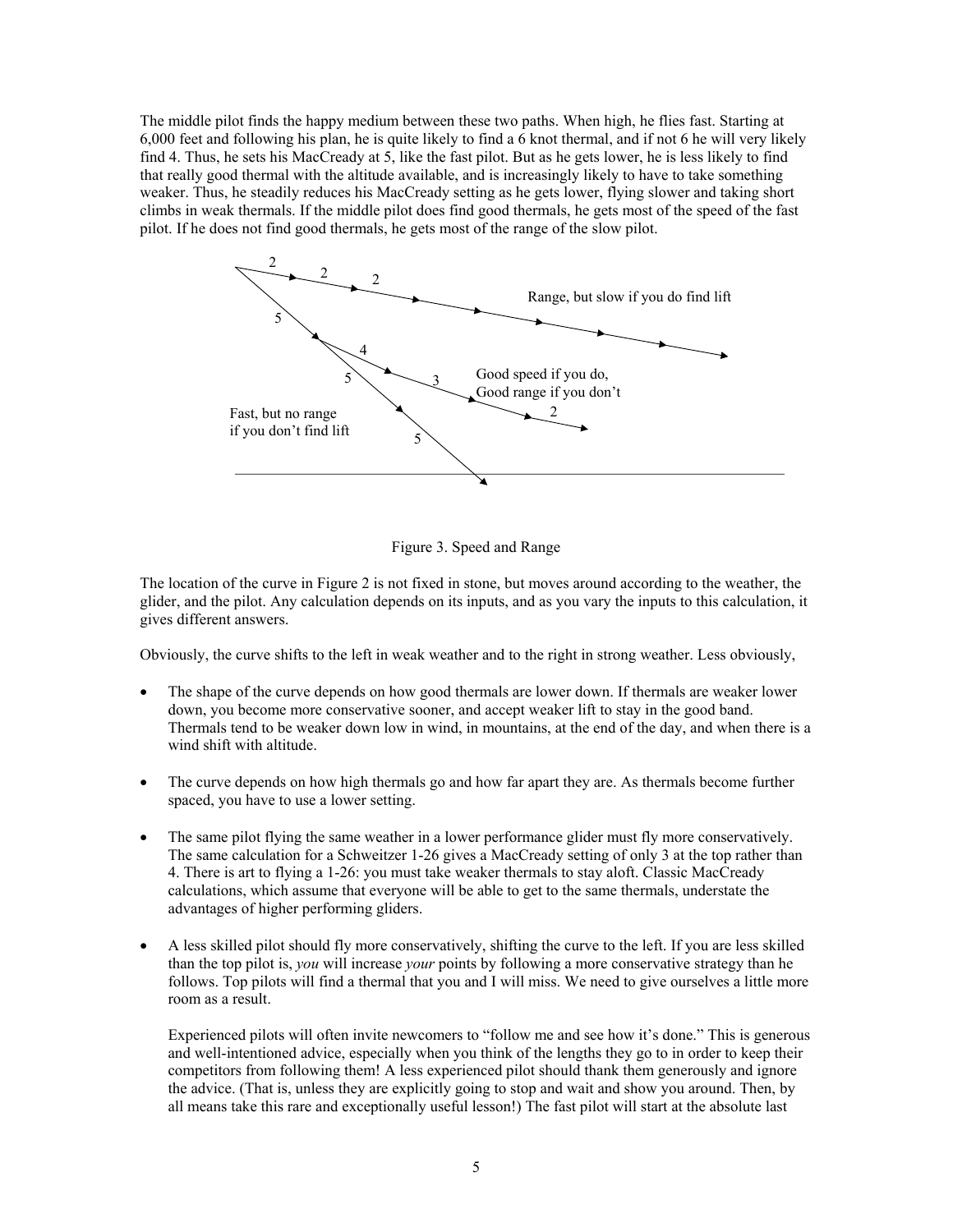moment. Once you take two extra turns in a thermal, you will never see him (or her) again, you get to struggle home all alone as the day dies. Worse, the fast pilot will, rightly for him, push on hard even as he gets low in poor terrain. Your leader may know that there is a field around the bend up ahead, and he has the skill to get his glider in there. You don't know about the field and may not be able to land in it. When he finds that last thermal and you don't, you'll be in real trouble.

• The right policy depends on how you value speed versus landing out. If you want to minimize the probability of landing out, you set the MacCready to zero always. This is really slow. To fly any faster at all, you must accept some larger probability of landing out. In Figure 2, I valued landouts according to the distance points in U.S. contest rules. If you're flying in a contest that gives more distance credit, fly more aggressively. If your personal dislike of landing out goes beyond contest points, fly more cautiously, especially as you get low.

This completes the basic ideas of how to fly a bit faster, given that thermals are uncertain and that you need altitude to get them. We need to think about the fact that it takes time to center thermals. Managing this centering time is one of the most important parts of flying for speed, and it affects how you fly considerably. I start with that topic next month, and I also update cruising speeds, course deviations, and final glides.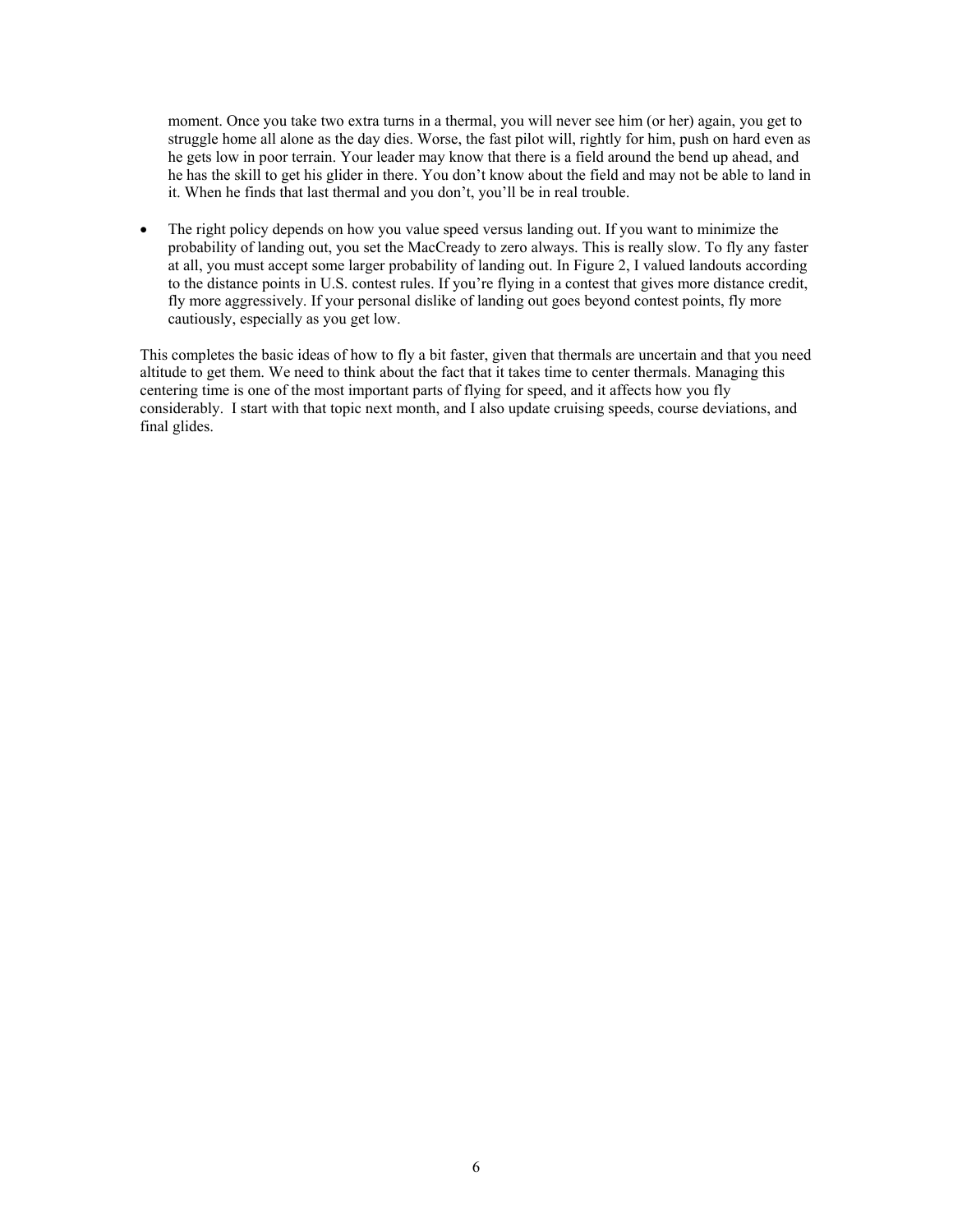#### **Just a little faster, part II**

Last month, I presented the basic ideas of how to fly faster, given that thermals are uncertain and you need altitude to get to them. To recap,

- 1. At any point in the flight, figure out the right level of confidence or aggressiveness. Quantitatively, this answers the question "how much higher would I have to be in order to finish a minute sooner?" It is the MacCready value
- 2. Take any thermal greater than the MacCready value; leave any thermal below the MacCready value. The MacCready value is the *weakest* thermal you would take at any point in time.
- 3. Fly the speed ring setting corresponding to the current MacCready value.
- 4. The MacCready value is the weakest thermal you would take for one circle. It is substantially less than the peak climb in the best thermal of the day.
- 5. As you get lower, fly more conservatively take weaker thermals and fly slower. As you get higher, get more aggressive – leave weak thermals, stop only for stronger ones, and fly faster.

Figure 2 of last month's article, reproduced below, gives a computer calculation of the right MacCready value for each height in typical East coast conditions.



Figure 2. MacCready value vs. altitude, for a Discus in typical East Coast conditions.

This month, we do some extensions of the basic ideas. Most importantly, the fact that it takes time to center thermals crucially affects flying strategy. We'll also think about cruising speeds, the surprisingly large course deviations you can take, and how to do final glides given that lift and sink are random, and I'll address some common misconceptions.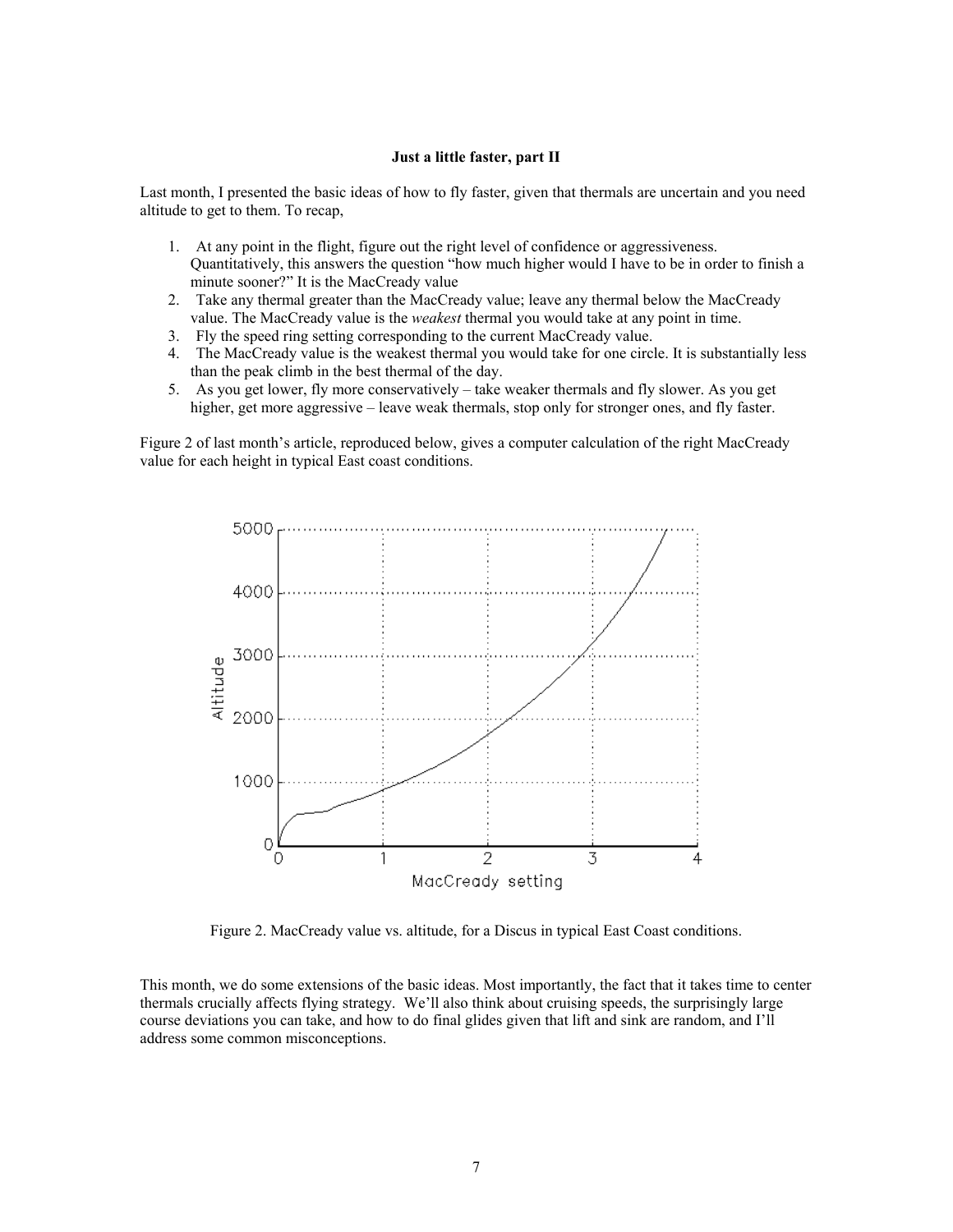#### *Centering time*

On most flights, it takes at least a couple of turns to center the thermal. A pretty good pilot can start climbing at the thermal's maximum rate in 4 turns – 2 minutes. Table 2 shows what this does to your achieved climb rate.

| Height      | Thermal strength in knots |     |     |     |  |
|-------------|---------------------------|-----|-----|-----|--|
| gained (ft) |                           |     |     |     |  |
| 500         | 0.7                       | 1.1 | 1.5 | 1.8 |  |
| 1000        | 0.8                       | 1.4 | 2.2 | 2.7 |  |
| 2000        | 0.9                       | 17  | 2.9 | 3.8 |  |
| 5000        | 1 በ                       | 1.9 | 34  | ıя  |  |

Table 2. Actual climb rate if it takes 2 minutes to center a thermal.

As you can see, a few minutes of centering time has a dramatic effect on achieved climb rates! The effect is larger for *stronger* thermals, and for *smaller* height gains. Managing this centering time is a crucial piece of flying strategy.

Many modern flight computers include an average climb for the whole thermal – from the minute you switch in to climb mode or start circling. These reality meters are wonderful checks on your enthusiasm. When I bought a flight computer with this feature, I was amazed that what I thought of as a "four knot day" was often a 1.5 or 2 knot day once you factor in the centering time. I felt a lot better about my seemingly wimpy intrathermal speeds. This is one more reason that pilots now use MacCready settings much lower than they used to, based on an optimistic reading of the 20 second averager.

For many thermals, the decision to stop doesn't depend so much on *how strong* you think the thermal is, as *how easy it will be to center.* If you feel the right kind of surges and can roll right in to a 4 knot thermal for a 2000 foot climb, that is as good as having to center a 6 knot thermal.

Centering time affects even classic calculations such as Reichmann's, that presume you know what the next thermal will be like and where it will be. The *lower* of average climb and initial climb (after centering) determines the MacCready setting. The initial climb rule considers how much lower will you arrive at the next thermal if you fly a little faster. The average climb rule considers how many more thermals will you have to center if you fly a little faster. The price of altitude is the lower of the two climb rates.

When it takes time to center thermals, it is worth *staying* in a thermal somewhat weaker than you would *stop* for, and it is not worth stopping and centering a thermal that you would stay in if perfectly centered. The curve of Figure 2 breaks into two curves. The difference is strongest higher up, since you have less altitude left in which to climb. The speed decision is based on the lower value – what thermal would you *stay in,* once again rationalizing the observation that pilots fly a good deal slower than classic MacCready theory.

Many pilots follow rules such as "don't stop unless you can gain at least 1,000 feet." Like any rule, this one is meant to be broken, but it contains a grain of truth. It's worth stopping at any altitude if the thermal is strong enough, and especially if it feels smooth so that you will not have to center it. But it is not worth stopping and centering a normal thermal if you can't amortize the centering investment in a decent climb.

You can think about centering time strategy in terms of a height band. If it takes time to center thermals, then your height band will be larger, as it is better to have a few long climbs than many short ones. On the other hand, thermals are often smoother higher up, making it worth staying high in weaker thermals than going low where you will waste a stronger thermal by having to work too hard to center it.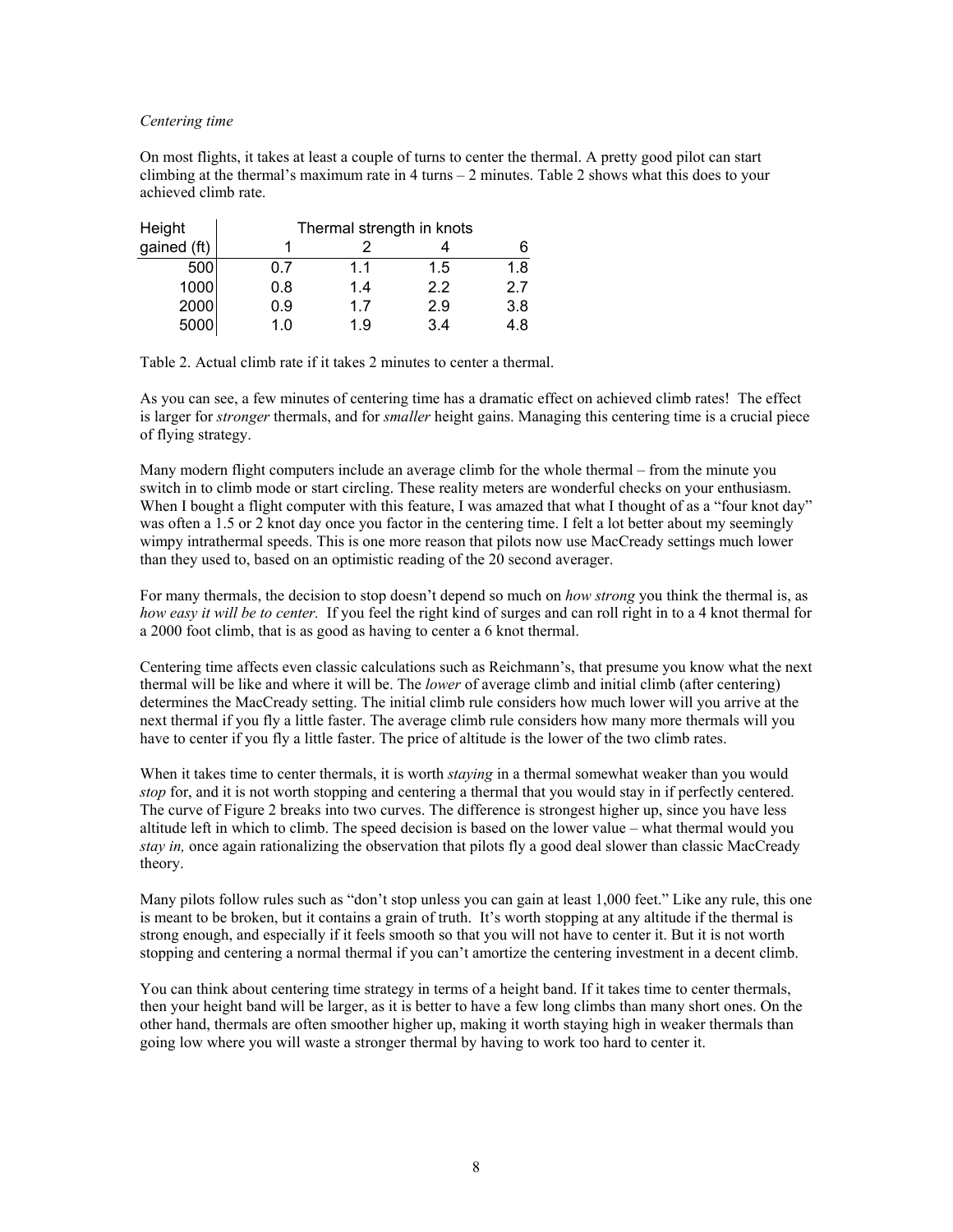Thermals are harder to center down low, on windy days, when there is a change of wind speed with altitude or direction. Quickly centering thermals, and feeling which thermals will be easy to center before you turn are crucial skills of expert pilots on which the rest of us can always use more practice.

It is a common misconception that you should use MacCready settings that are systematically lower than the worst thermal you would take, in order to get more range. It is a mathematical fact that if you are cruising at a MacCready 2 (70-75 dry or 75-80 wet), you will always do better by stopping for a 3 knot thermal, at least for a short climb until you can cruise faster. However, the misconception contains a grain of truth. When you add up the effects of low initial climbs, centering times, and the fact that the *average* thermal you will climb in is stronger than the *weakest* thermal you would take, the correct MacCready value is a lot less than you would have thought based on the averager readings that you brag about in the bar after the flight. A "3 knot thermal" means an achieved average climb of 3 knots after any centering; it often takes a "5 knot thermal" at the bar to do that, and if you have any luck at all, you will stumble into a "7 knot thermal" a few times during the day.

## *Cruising speeds*

Speed to fly theory is loudly criticized by some pilots. There is a point in this criticism: Following the ups and downs of the vario around is not likely to gain you anything. The lags in the variometer, the pilot, and the glider mean that if you try to fly faster every time the vario shows sink and slower every time it shows lift, you're most likely to get completely out of phase – like turning the hot water on when the shower gets cold and turning the cold water on when it gets hot.

Most pilots now fly a "modified constant speed." They do use MacCready theory and settings to determine the average cruise speed. When desperate, 60 (MacCready 1), when worried 70 (MacCready 2) when happy 80-85, and 5-10 more for water are good rules of thumb. Even the loudest MacCready critics fly a lot faster at Uvalde than they do at Ionia, and they fly a lot faster at 9000 feet than they do at 1000 feet. However, pilots ignore most of the vario's chirping and beeping. They porpoise only when they can tell what's happening *ahead*—that the lift or sink will be there for a while. If you feel the characteristic bumps of the edge of a thermal, your vario starts to chirp, there is a huge well-formed cumulus is ahead, and you can see birds, gliders, corn stalks, small cars, and Dorothy's house being swept up below, go ahead and slow up! If you see that you are in sink that's going to last a while, go ahead and speed up.

Pilots also criticize MacCready theory, noticing that the exact speed you fly isn't that crucial. 5 knots one way or the other will not make a great deal of difference to overall speed. That is true of 5 knots, but it isn't true of 10 knots. More importantly, while *gliding* at a MacCready setting one knot too high or low won't make much difference, *choosing thermals* one knot too slow or insisting on thermals one knot too strong will make a huge difference to your speed. *Deciding when to stop and when to leave, and achieving the best average climb rate, are the most important determinants of cross-country speed.* This decision is as much a part of "MacCready theory" as is the decision of what speed to fly.

Standard class gliders have a kink in the polar around 80 knots dry that makes speed to fly decisions particularly easy. For anything between MacCready setting (plus sink) between about 2.5 and 7, just fly at the kink speed.

#### *Course deviations*

It is surprising how far off course you should go. Think about a 30 degree course deviation. By going 30 degrees off course, you have to fly 15% further. Cruising at 80 kts, 3 miles 30 degrees off course costs you one third of a minute. At a MacCready setting of 3, this is worth it if you gain 100 feet. Just about any cloud or haze dome will net you one hundred feet. (You don't have to *gain* 100 feet, you just have to gain 100 feet over the guy who flies straight.) If it nets you 150 feet, constantly zig zagging 30 degrees off course from cloud to cloud will give you a much better speed than going straight. As an extreme, going a mile perpendicular to the courseline will cost about a minute. It's worth it at MacCready 3 if it nets you 300 feet.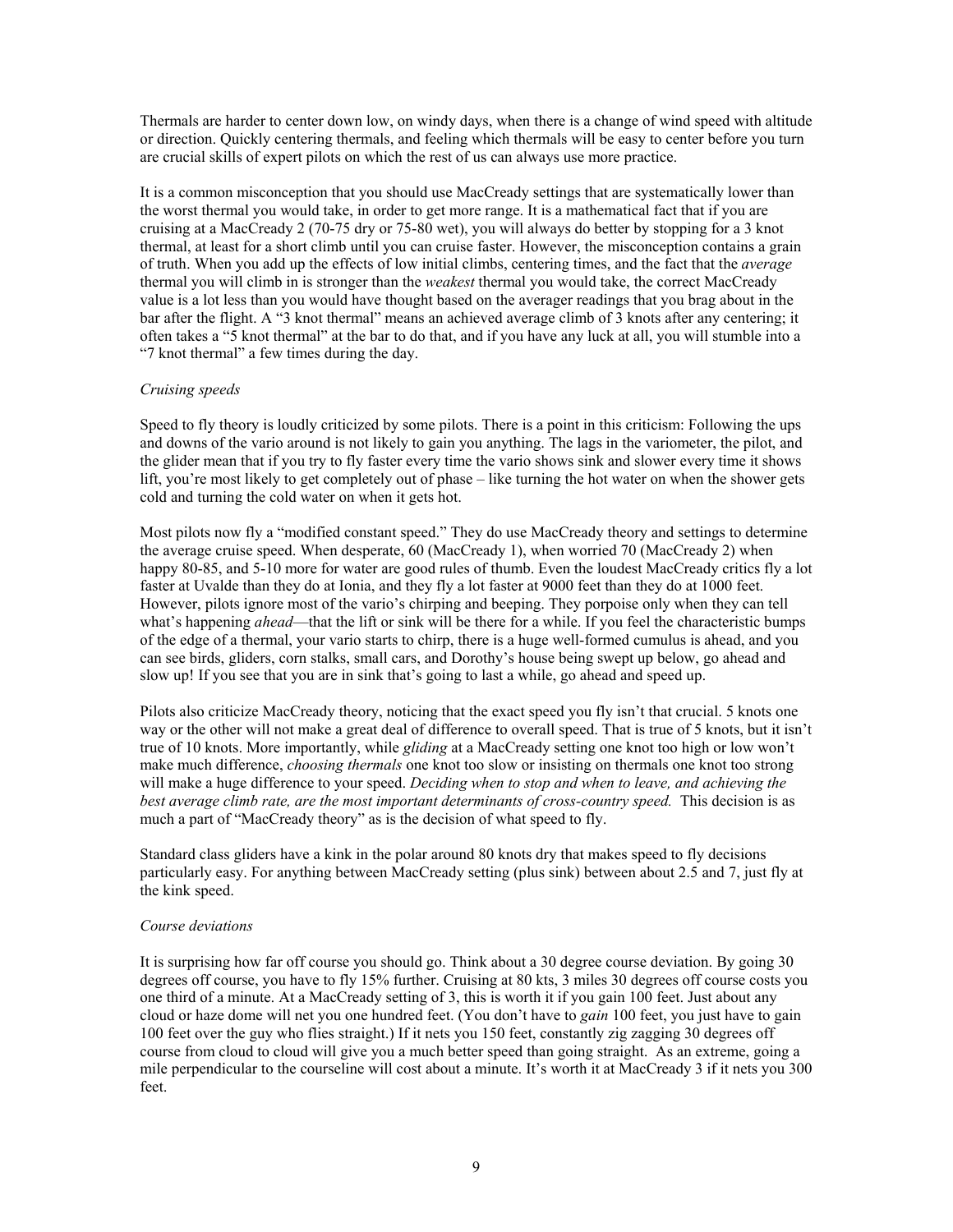As you can see from the examples, the MacCready value also tells you how far off course to go. If the MacCready value is low, it's worth trading a lot of time for a little altitude by larger course deviations. If the MacCready value is high, time is precious so you should bomb straight ahead. Of course in stronger lift you will gain more by flying through thermals, so the two effects can cancel. Pilots at Uvalde, where lift is strong, close together and well-marked often take as much as 45 degree course deviations to hop from cloud to cloud with little circling.

The late 70's saw a big increase in cross-country speeds, and there was a lot of talk about the new "dolphin flying" technique, brought on by netto varios that showed pilots how to exploit large areas of light lift. Yet we know that dolphining by following the variometer or using artificially low MacCready settings doesn't help. The real change may well have been that pilots started to make much larger course deviations in order to "dolphin" in the thermals.

Netto variometers also caused, or at least accompanied, a change in thermalling technique. Writers in the 60s and early 70s encouraged you to keep your speed up, and describe a perfect zoom and wingover into a thermal. They then described artful thermal exit techniques where you cut right through the hot core at high speed to bash through the surrounding sink. When pilots got netto variometers, they quickly discovered that the big sink surrounding thermals isn't always there. Thermals tend to cluster, strung out up and down wind if there is any. (See Tom Bradbury's wonderful articles on thermals in recent issues of *Soaring*.)

Given this fact, pilots now often follow a different technique. When you feel the characteristic bumpiness of the edges of a thermal, slow up to 70 or so; you can't sniff out lift at 90 knots. Then sniff around, feeling the air for the big core. I have seen some experts curve this way and that, sniffing the air for two miles before dipping in and circling. Similarly, after the thermal weakens or you get impatient, you can often milk the lift flying straight for another few hundred feet, especially upwind. Sometimes you even blunder into a really strong big core and thermal again.

## *Final glides*

The standard final glide calculation assumes no lift and sink. How should you approach a final glide given that thermals are random? There are two schools of thought on this.

First there is the "start the glide early and low" school. Doug Jacobs has offered this advice, and seems to start his glides one thermal before everyone else. Bill Bartell advises you to start thinking about the final glide when you hit MacCready 0. You can often do better than the still air glide by course deviations and porpoising in thermals. If so, save time by anticipating this fact and starting the final glide low. Starting a final glide low also keeps alive the option of stopping in a superb thermal if one comes along. How many of us have struggled to make "final glide" in a 3 knot thermal, only to blunder in to a now useless 6 knots while bashing home! If that happens often enough, if you find yourself often slowly gaining on your glide, maybe you should start lower the next time.

In the context of Figure 2, the early and low school moves the curve to the right as they get closer to home. Near the end of the task, you might be 50:1 from home. That's not enough to start a bare bones 40:1 glide, and really not enough to start a sensible 30:1 plus 500 feet glide. But if you start being just slightly more aggressive at any altitude, being choosier about thermals and gliding a bit faster between them, you will, on average, slowly descend. If you average a 50:1 descent, then you just use up your altitude as you get home. Of course, if you start to lose altitude you still get more conservative, and you still get more aggressive as you gain.

Second, there is the "make sure you don't blow the contest by landing out" school. Dick Johnson has offered this advice. If there is lift there is also sink. How many of us have not also set up a nice 30:1 plus 500 feet final glide, only to have it all evaporate and either end up struggling low, or landing on the way home? A landout is aggravating, and it costs at least 400 points, sending you far down the scoresheet. Being a little more conservative than the standard calculation – say climbing in a 3 knot thermal to a MacCready 4 glide – might cost a minute, but it buys good insurance against this kind of disaster.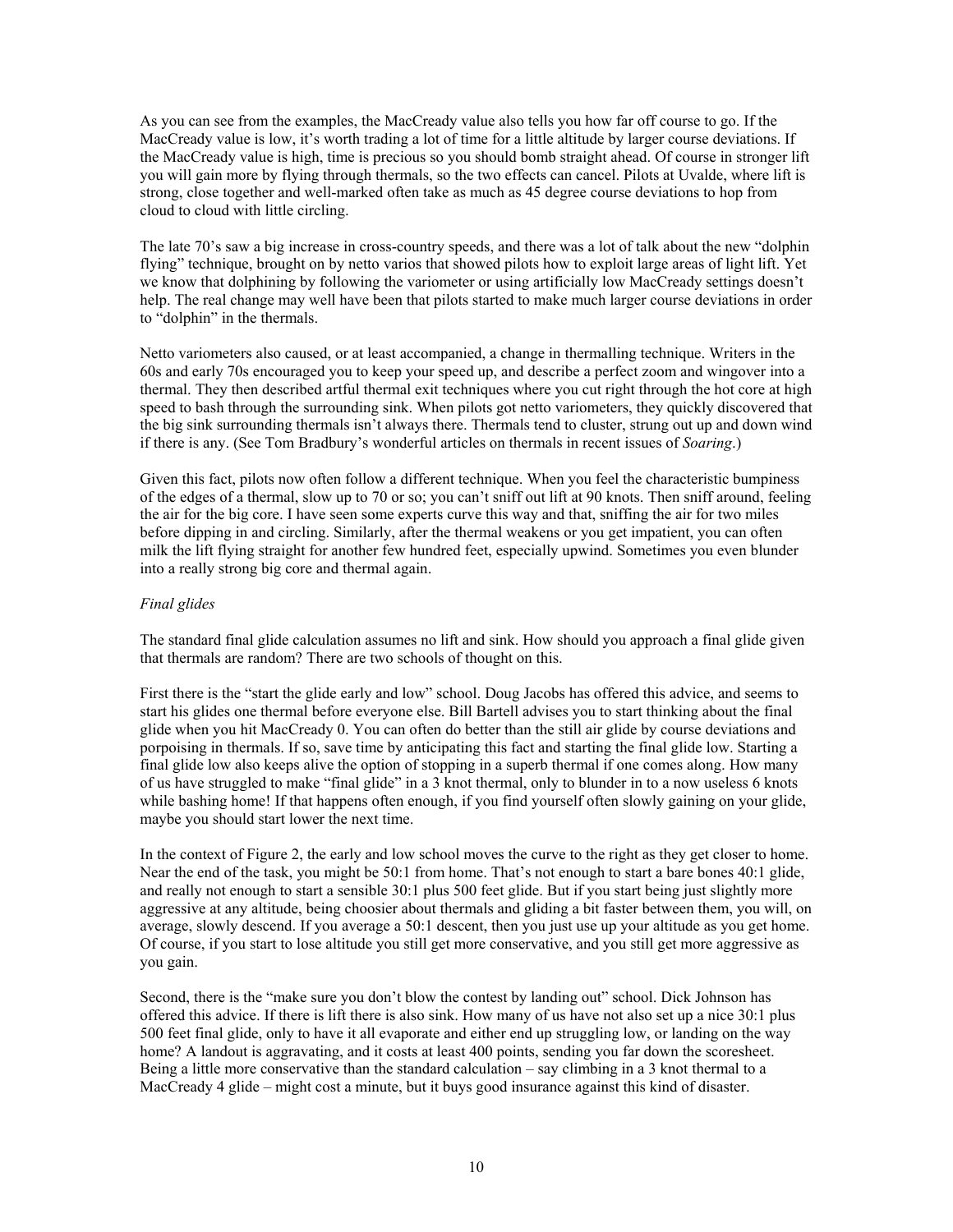Who is right? To get a handle on this question, I went back to the computer, and Figure 4 gives the computer's answer.



Figure 4. MacCready values on final glide

The 150 mile out line is the same line shown in Figure 2. The 20 mile out and 10 mile out lines show how the calculation advises you to fly the final glide. The dashed lines give the standard still air calculation. For example, at 4,000 feet, the 20 mile out dashed line gives a MacCready value of 4. This means that the glide corresponding to a MacCready 4 will just exhaust 4,000 feet in 20 miles in still air.

Over 3,000 feet, the 20 mile out line is about 500 feet below the corresponding dashed line – you fly about 500 feet below final glide. There is lift that you can use to porpoise in. If you do not find lift, you can still glide in at a lower setting, and there is a good chance of finding a weak thermal save the flight. This line verifies the advice of the low and fast school.

However, the 10 mile out line is slightly more conservative than the still air calculation. At 10 miles out, the program trades the slight advantage of a few knots more speed for 10 miles against the small probability of a disastrous landout, and advises a cautious final glide. In sum, this calculation balances the two schools of thought: *start final glides aggressively, but finish them conservatively*.

Below 1,500 feet, the 20 mile out line looks just like the 100 and 150 mile out lines. If you're 20 miles out at 1,500 feet, it's just like being on course; forget about final glide! The 20 mile out line is very interesting between 1,000 and 3,000 feet. Here, the calculation advises you to be *more* conservative on final glide than you would be on course – the final glide calculation is to the left of the 150 mile out calculations. Why this seemingly crazy advice? In these situations, the out-on-course MacCready setting would not get you home, but the slightly lower MacCready settings will practically guarantee a glide home if you should not happen to find a thermal along the way. The program trades off the small loss in points from flying slowly for a few miles against the scoresheet disaster of landing out if you don't find a thermal up ahead. Giving up 2 or 3 points to avoid a small chance of a 400 point loss is a good deal.

The calculations are far from the last word, but the curious way they come out make clear the tradeoffs you have to think about. On final glide, you balance large chances of a small speed increase against small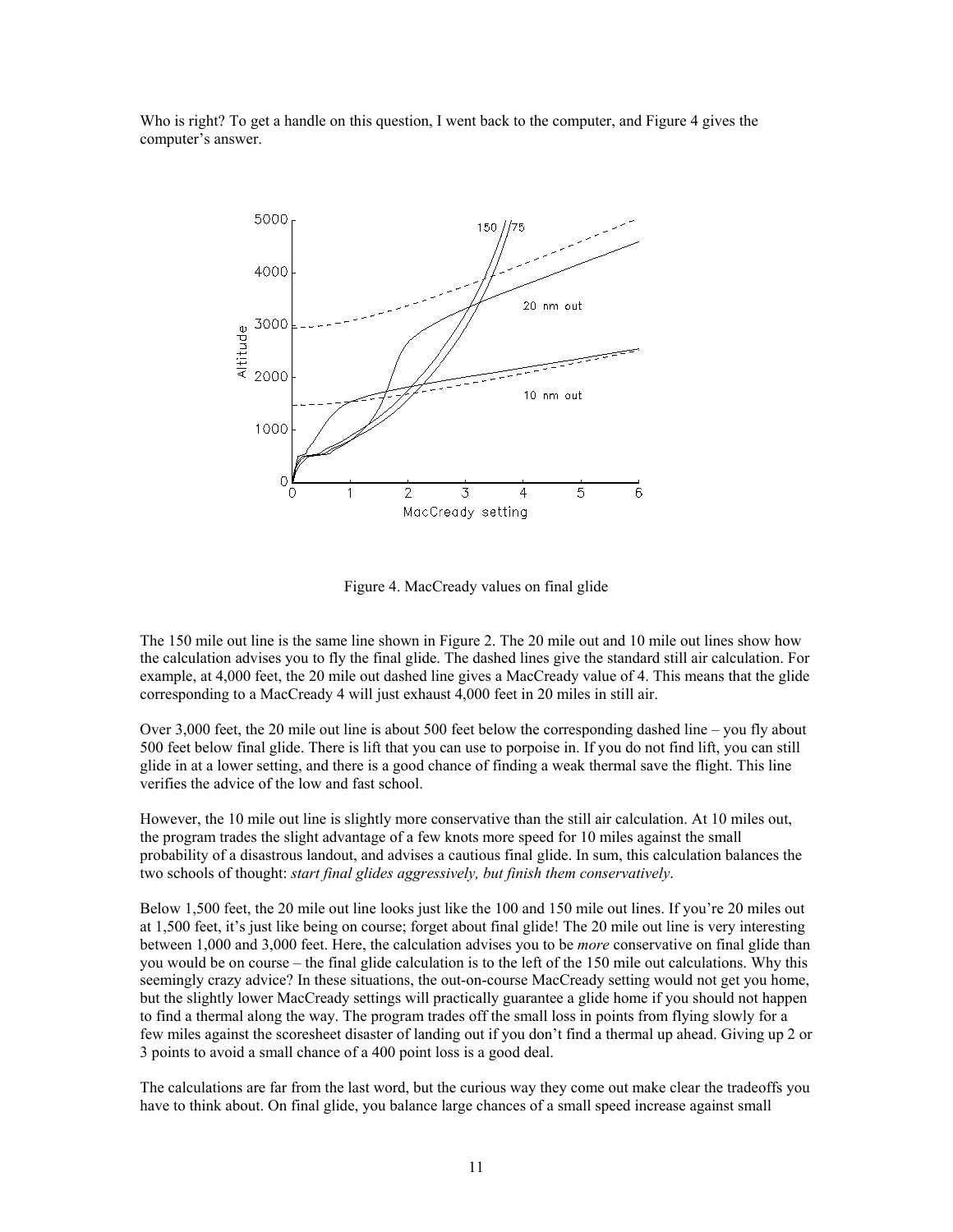chances of a costly landout. Managing this tension correctly wins contests. Final glide strategies are a particularly fertile area for quantitative analysis. As with safety issues, which trade similar probabilities, it is hard to learn this balance from personal experience since the disasters are infrequent.

Weather is especially important on final glides. Even the most aggressive pilots take high final glides when they have to go through rain on the way home! The chance of sink is just as important as the chance of lift. You fly more conservatively if the weather is more *uncertain*. (I learned this sharp lesson from Liz Schwenkler when she beat me home on a MacCready 1 final glide that I had taken too slowly. "No lift means no sink," she said, and she was right.) Porpoising may be harder down low than when up high, and the presence of frequent 1-2 knot thermals with which to save the flight are crucial for the low and early calculation. Glides into the wind seem to work out less well than glides downwind, even after accounting correctly for the wind speed.

## *Final glide safety*

Before thinking about conventional final glides, to say nothing of a low and porpoise up final glide, a pilot has to be very clear about the special safety issues involved in final glides. *Off-field landings close to the airport are extremely dangerous.* The areas around airports are littered with glider wreckage from misjudged final glides.

To see why, think about how you do an off-field landing on course. As you get lower, you steer towards a good area. By 2,000 feet you have several good fields picked. By 1,500 feet, you stop trying to make forward progress, and you look for thermals while checking out the fields. By 1,000 feet you have picked a main and alternate. By the time you commit to a pattern and landing from say 600 feet, you have been directly above good fields, looking for wires, slope, ditches, planning approach and so on for a good 10 minutes.

Final glide landings are totally different. At 2 miles out, 40:1 is 300 feet, and 400 feet is enough to blast home at 90 knots. *Everything* happens below 300 feet. More importantly, you didn't *get* to 2 miles out and 250 feet the same peaceful way you got to the on-course landing. At 5 miles out, 40:1 is 750 feet. The bare minimum of 1,500 for decent field selection is 10 miles out. Think hard about being 5 or 10 miles out on a MacCready 0 glide, or even a bit below. You've read all those great articles about pilots who popped over the fence and rolled in. If in a contest, you're also thinking about losing 450 points or more if you don't make it. One bitty thermal will give you 100 feet and you'll scream home. Tell your spouse otherwise, but you will find it almost impossible not to keep going.

Therefore, unlike a landing on course, field selection, checking for wires, slope, ditches, fences and alternates, *will*, inevitably, all happen from a 35:1 or lower angle, straight in, while intensely watching the airport and glide computer. The final decisions will be made in seconds, from 300 feet or less. There is just *no way* to do a good off field landing in this situation. This isn't just theory. I looked at a lot of GPS traces from contests with 2-5 mile out landings. All of them flew *straight* toward the airport until below 300 feet, took at most one turn into the wind and landed.

What can we do about this danger? For a new contest pilot, recognize the trap and keep a very conservative margin. On a decent day, it will cost no more than 3 minutes to gain an extra thousand feet.

As you want to go faster, the options narrow. An ambitious pilot cannot give up 3 minutes per day. The standard answer is that you must carefully check out the fields around the airport before you do a final glide. If you know where fields are 2-5 miles from the airport, meaning you have completely checked them for crops, wires, slopes, obstructions, ditches and fences, and you have picked approaches and landing spots, then it is not ridiculously unsafe to glide straight into them. Many pilots *say* they do this, but few actually do. A glance down while milling around at the start is not nearly enough.

I think it helps to prepare yourself psychologically to make a *very* quick decision, as you do for PTT emergencies. 10 seconds of indecision has killed. I rehearse congratulating myself for making the safe